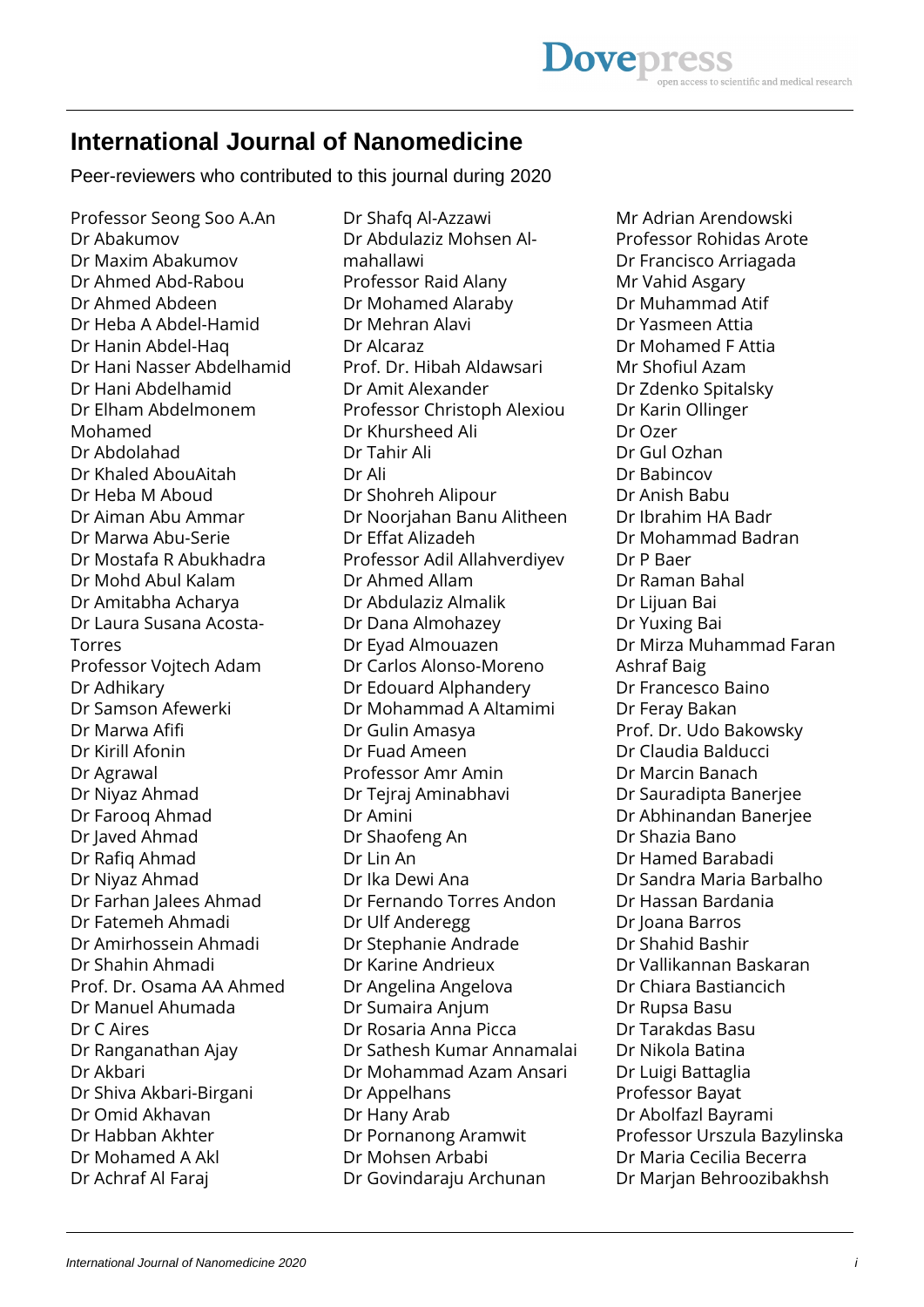

Professor Elie Beit-Yannai Dr Dhimiter Bello Dr Ana Beloqui Dr Metka Bencina Dr Daniela Benedec Dr Luciano Benedini Dr Heather Benson Dr Alberto Berardi Dr Monique Bernsen Dr Bessa Dr Ngong Beyeh Dr Daniel Bezerra Dr Bharti Dr Ye Bi Dr Hong Bi Dr Bian Dr Stefania Biffi Professor Renata Bilewicz Dr Anna Rita Bilia Dr Nashiru Billa Professor Alexandru S Biris Dr Paul Mihai Boarescu Dr Marco Bobinger Dr Sanda Boca Dr Bogdanov Dr Raghvendra Bohara Prof Dr Sorana D Bolboaca Dr Giulia Bonacucina Dr Srinivasa Reddy Bonam Dr Olesja M Bondarenko Dr Hemant Borase Dr Fernanda Teixeira Borges Dr Leszek Borkowski Dr Pablo Botella Prof. Dr. Nadia Bou-Chacra Dr Bousquet Dr Christos Boutopoulos Dr H Braakhuis Dr Fernanda Lourencao Brighenti Dr Kamil Brzoska Professor Robert Bucki Dr Nadeem Irfan Bukhari Dr Adriana Elena Bulboaca Dr Burgess Dr Ovidio Bussolati Dr Cristina Busuioc Dr Adeel Masood Butt Dr Butterworth Dr Claudia Cabella

Dr Claudio Cabra-Romero Dr Caetano Dr Haibo Cai Dr Defu Cai Professor Gabriella Calviello Dr Campbell Dr Davide Campoccia Dr Amanda Cano Dr Yi Cao Dr Xinsheng Cao Prof. Dr. Jun Cao Dr Feng Cao Prof. Dr. Yilmaz Capan Dr Carlson Dr Carneiro Dr Luca Casettari Dr Edison Castro Prof. Dr. Anderson Catelan Professor Iago Dillion Lima Cavalcanti Dr Laura Ceballos Dr Martina Cebova Dr Christian Celia Dr Cena Dr Sibel Cetinel Dr Rubel Chakravarty Dr Elsa Chan Dr Subhash Chander Dr Ramesh Prof Chandra Dr Natarajan Chandrasekaran Dr Wei-Jen Chang Dr Chang Dr Bappaditya Chatterjee Dr Santanu Chattopadhyay Dr Maco Chaud Professor Virander Chauhan Dr Virander Singh Chauhan Dr Cedric Chauvierre Dr C. A. Che Abdullah Professor Yi-Ping Chen Dr ZhiYi Chen Dr Chen Dr Jinghua Chen Dr Wei Chen Dr Minjian Chen Prof. Dr. Zhenhua Chen Professor Ai-Zheng Chen Dr Wei R. Chen Dr Dengyue Chen Dr Zhongjian Chen

Dr Chen Dr Jingxiao Chen Dr Bingdi Chen Dr Shuai Chen Dr Chen Dr Zetao Chen Dr Wenli Chen Dr Jiaxiang Chen Prof. Dr. Jyh-Ping Chen Dr Jihua Chen Dr Shiguo Chen Dr J Chen Professor Cheng Chen Dr Chen Dr Chen Dr Ruijie Chen Dr Lung-Chien Chen Professor San-Yuan Chen Professor Xin Chen Professor linghua Chen Dr Cheng Professor Dengfeng Cheng Professor Fong-Yu Cheng Dr Bei Cheng Professor Chih-Chia Cheng Dr Wing Hoi Cheung Dr Chiang Dr Wen-Hsuan Chiang Dr Saravana Babu Chidambaram Dr Kok-Yong Chin Dr Gandhimathi Chinnasamy Professor Hsin-Cheng Chiu Prof. Dr. Jonghoon Choi Dr Jane Ru Choi Dr Garima Chouhan Dr Ezharul Chowdhury Prof. Dr. Jorn Christensen Professor Chun Hung Chu Dr I-Ming Chu Prof. Dr. Cheng Chuah Professor Ren-Jei Chung Dr Marco Cicciu Dr Joseph Ciccolini Dr Irene Clemes Kulkamp-Guerreiro Dr Maurice Collins Prof. Dr. Mauro Comes Franchini Dr Edson Comparetti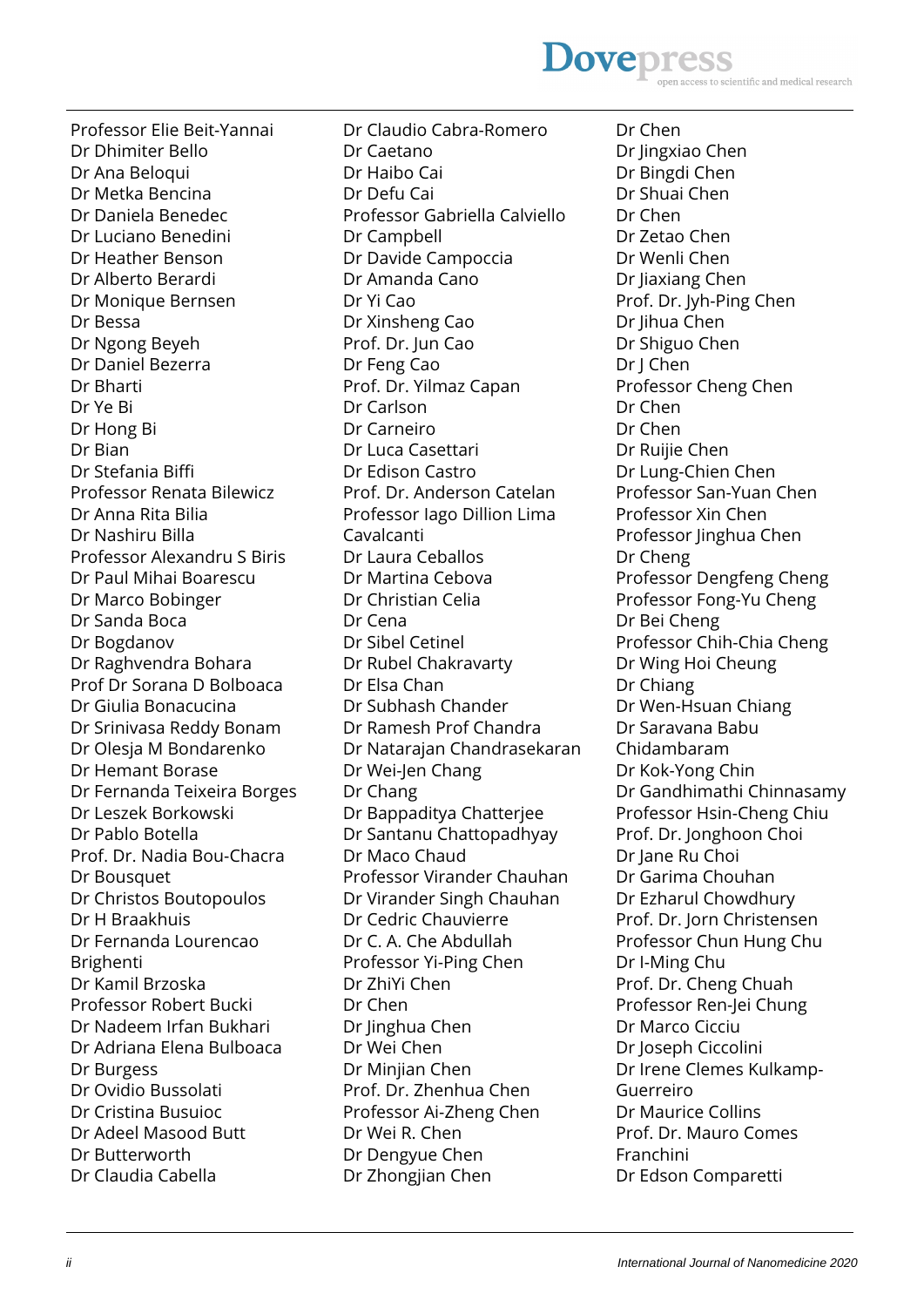Dr Joao Conde Dr Christakis Constantinides Prof. Dr. Bice Conti Dr Kevin Coombs Dr Correa Dr Cortajarena Professor Donato Cosco Dr Raquel Costa Dr Raquel Costa-Almeida Dr Tânia Creczynski-Pasa Dr Antonio Cristaudo Dr Cruz Dr Carlos Cuevas-Suarez Prof. Dr. Zhong-Kai Cui Dr Bertrand Czarny Dr Noelia L D'Elia Dr Cenk Daglioglu Professor Honglian Dai Dr Dakovic Rode Dr Giovanni Damiani Mrs Hanna Dams-Kozlowska Dr Hossein Danafar Dr Delia Danila Dr Jean-Luc Darlix Dr Emilie Darrigues Dr Behrad Darvishi Dr Joydeep Das Dr Prasanta K Dash Dr Shubhashis Datta Dr Ernest David Dr Davoudi Dr Viviana De Caro Dr Laura de Freitas Dr Marilia de Freitas Calmon Dr Bart De Geest Dr Valeria De Matteis Dr Duarte de Melo-Diogo Dr Rafael de Oliveira Pedro Prof. Dr. Luana Marotta Reis de Vasconcellos Dr Deepti Deepti Dr Felipe Degrazia Prof. Dr. Cristina Dehelean Dr Elena Del Favero Dr Rafael Delgado-Ruiz Professor Eşref Demir Dr Müzeyyen Demirel Dr Dawei Deng Dr Xiongwei Deng Prof. Dr. Deng-guang DengGuang Yu Dr Joanna Depciuch Dr Franck Dequiedt Dr Hossein Derakhshankhah Dr Preshita Desai Dr Deswal Professor Padma Devarajan Dr Stephanie Devineau Dr Joykrishna Dey Dr Sergey M. Deyev Dr Dinesh Dhamecha Dr Sathish Sundar Dhilip Kumar Dr Daniele Di Mascolo Dr Alejandro Diaz-Moscoso Dr Sorina Dinescu Dr Pingtian Ding Dr Ding Dr Dan Ding Dr Ding Dr Guo-Bin Ding Dr Dinischiotu Professor Mohamed Dkhil Professor Anjie Dong Dr Dong Dr Heng Dong Dr Jian Dong Professor Farid Abedin Dorkoosh Professor Hongjing Dou Dr Anisha DSouza Dr Zhongjun Du Dr Li-Na Du Dr Xiaojiao Du Professor Yanan Du Dr Manlin Duan Dr Adriano Duatti Dr Jozsef Dudas Dr Narendar Dudhipala Dr Christine Dufes Dr Jason Duskey Dr Rajiv Dutta Dr Boris Dzantiev Dr Hassan Y Ebrahim Dr Alireza Ebrahiminezhad Dr Benson J Edagwa Mr Meran Ediriweera Prof. Dr. Andrea Ehrmann Dr Shimaa Eissa Dr Ahmed El-Fiqi

Dr Mehrez El-Naggar Professor Khalid M. El-Say Dr Mohammad Elahinia Dr Hoda Elkhenany Dr M. Abd Elkodous Professor Abdelfattah Elmoussaoui Dr Josimar Eloy Dr Hossam E. Emam Dr Elaheh Entezar-Almahdi Dr Sibel Erdem Dr Cevat Erisken Dr Carles Escriu Dr Esfandyari-Manesh Dr Morteza Eskandani Dr Arvin Eskandari Dr Ladan Eslamian Dr Amir Hossein Esmaeilkhanian Dr Pedro Estrela Dr Etrych Dr Jafar Ezzati Nazhad Dolatabadi Dr Mario Fabiilli Dr Facanha Dr Ali Fakhri Dr Mojtaba Falahati Dr Falconer Dr Zhiyuan Fan Dr Fan Dr Fan Prof. Dr. Cunyi Fan Dr Yiwen Fan Dr Song Fan Professor Monica Fanarraga Dr Chihua Fang Professor Yi-Ping Fang Professor Xiaohong Fang Professor Qiaojun Fang Dr Ragwa M Farid Dr Fatemeh Farjadian Dr Abbas Farmany Dr Mehdi Farokhi Dr Imran Farooq Dr Faria Fatima Dr Ali Fattahi Dr Ali Fattom Dr Mh Busra Fauzi Dr Tivadar Feczko Dr Carol A Feghali-Bostwick

#### **Dovepres** scientific and medical research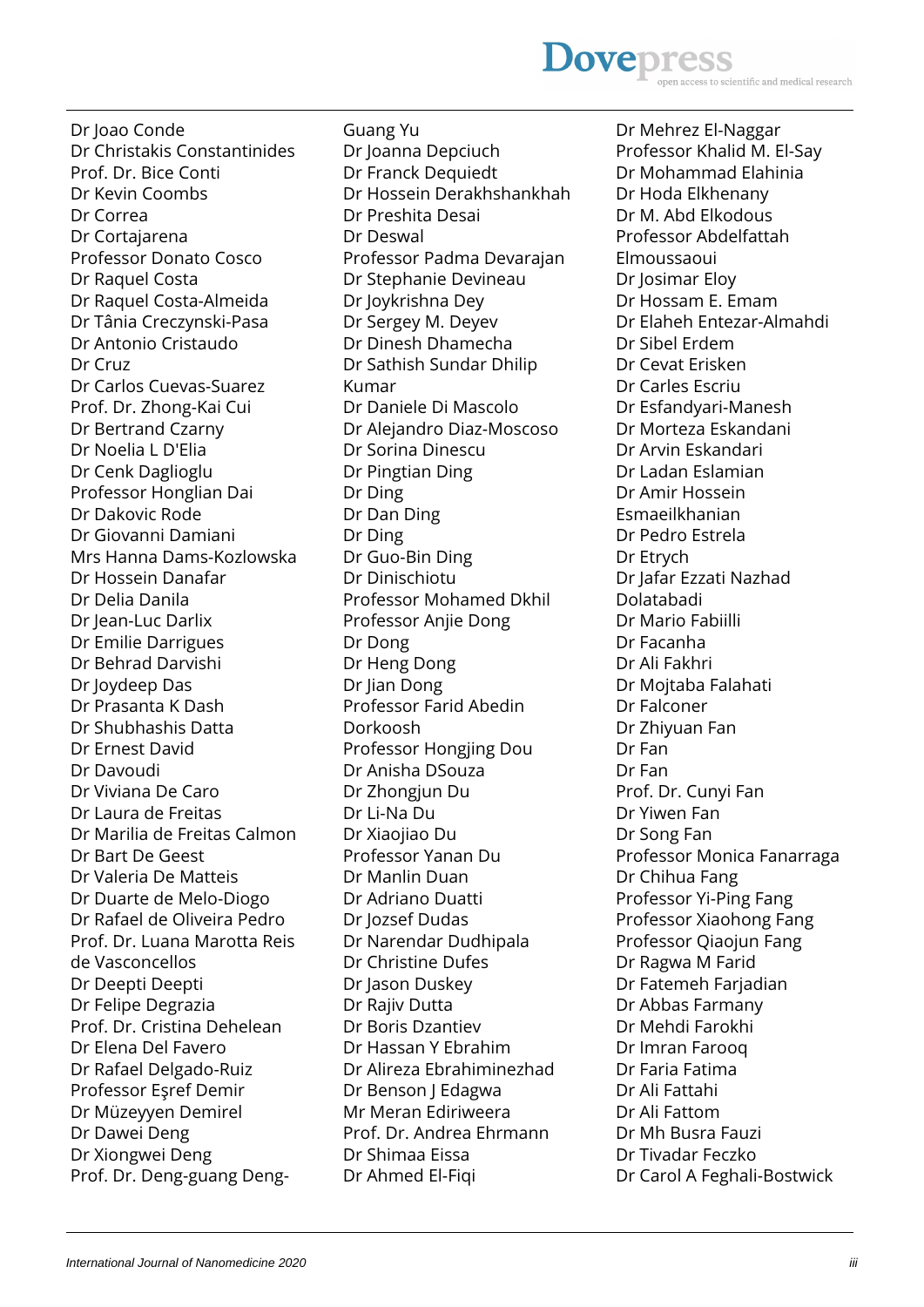#### **Dovepres** scientific and medical research

Dr Chenzhong Fei Dr Helena Felgueiras Dr Luiz Felipe Leomil Coelho Dr Klaus Felix Dr Fen Dr Feng Dr Ling Feng Dr Weiyue Feng Dr Jiu-Ju Feng Dr Pawel Ferdek Professor Maria Helena Raposo Fernandes Dr Gabriella Maria Fernandes-Cunha Dr E Ferrari Dr Radu Fierascu Dr Elena Filova Dr Silvana Fiorito Dr Caleb K Firempong Dr Francesco Fiz Dr Chris Flask Professor Adrian Florea Dr Claudio Fontanesi Dr Fossum Dr Hatem Fouad Dr Amr Fouda Dr Moustafa Fouda Prof. Dr. Gregory Franklin Professor Eleonore Fröhlich Dr Christian Freese Dr Haiyan Fu Dr liajun Fu Prof. Dr. Yao Fu Prof. Dr. Baiping Fu Dr Chuan Fu Dr Shaozhi Fu Dr Deborah Heydenburg Fuller Dr Alberto A. Gabizon Dr Akhilesh Gaharwar Dr Virendra Gajbhiye Dr Andre Galembeck Dr Peter Galie Dr Juan Gallo Dr Michele Galluccio Dr Galluzzi Dr Lionel F Gamarra Dr Lakshmi Pallavi Ganipineni Dr Jin Gao Dr Shelly Gao

Dr Meng Gao Dr Xihui Gao Ms Li-Na Gao Dr Chunsheng Gao Dr Xinghua Gao Dr Fenglei Gao Dr Rong Gao Dr Huile Gao Dr Aguinaldo S. Garcez Dr Isadora Garcia Dr Jose A. Garcia-Sanz Dr Maria Garrido Dr Milan Gautam Professor Elisabetta Gavini Dr Santiago Gomez-Ruiz Dr Menemse Gumusderelioglu Dr Liang Ge Dr Herbert Geller Dr George Dr Norbert Gerdes Professor Moshi Geso Dr Ghaffarinejad Dr Ketan Ghaghada Dr Shahram Ghanaati Dr Elham Gharibshahi Dr Ghasemi-Kasman Dr Sougata Ghosh Dr John Giapintzakis Dr Laure Gibot Dr Juan J. Giner-Casares Professor Todd D Giorgio Dr Koyeli Girigoswami Professor Paolo Giunchedi Dr Carlotta Glackin Dr Patrick M Glassman Dr B Godin Dr Kurtulus Gokduman Dr Majid Golkar Dr Golzarian Dr Gomez-Lopez Dr Luciano de Souza Goncalves Dr Ana Goncalves Professor Lidia Goncalves Dr Vijay Gondil Dr Gong Dr Jian-Ping Gong Prof. Dr. Changyang Gong Dr Marta Gonzalez-Alvarez Dr Keith J Gooch Dr Srinivas Gopala Dr Bapi Gorain Dr Vijay S Gorantla Professor Maling Gou Prof. Dr. Tais Gratieri Dr Grattoni Dr Lisbeth Grondahl Prof. Dr. Wolf-Dieter Grimm Dr Bartosz F Grzeskowiak Dr Jerzy Gubernator Dr Samit Guha Professor Shuangying Gui Professor Caterina Guiot Prof. Dr. Gregory Guisbiers Dr Monica Gulati Dr Apurav Guleria Dr Guo Dr Weisheng Guo Dr Dajing Guo Prof. Dr. Ya-Ping Guo Dr X Guo Dr Pranav Gupta Dr S Gupta Dr Vivek Gupta Dr Bharath Raja Guru Dr Sandra Haas Dr Mayram Hacioglu Dr Haemmerich Dr Yusuf A Haggag Dr Mohamed Haider Dr Bilal Haider Abbasi Dr S Hamedi Prof. Dr. Ragaa A Hamouda Ms Cuiyan Han Professor Dong-Wook Han Dr Haobo Han Dr G Han Dr Weidong Han Dr Han Dr Han Professor Richard D Handy Ms Lan Hao Dr Jozef Haponiuk Dr Muhammad Haque Dr Neethu Hari Dr Gamaleldin Harisa Dr Gamaleldin Harisa Dr Ranjit K. Harwansh Dr Murtaza Hasan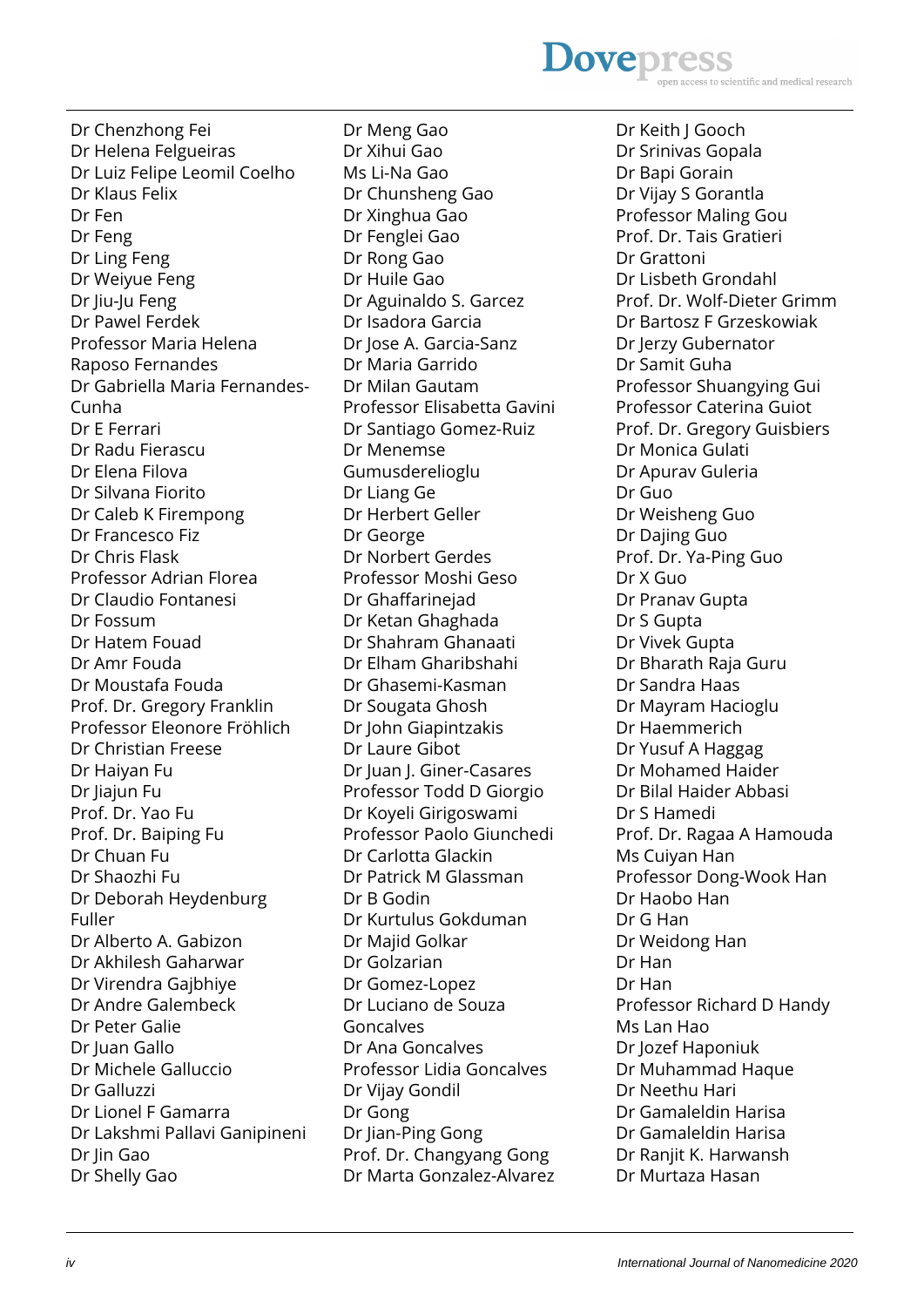#### **Dovepress** scientific and medical research

Dr Masoumeh Hasani Dr Seyyed Alireza Hashemi Dr Hassan Hashemzadeh Dr Puthusserickal Hassan Dr Parichehr Hassanzadeh Dr Hiroto Hatakeyama Dr Rania M Hathout Dr Hawthorne Dr Maan Hayyan Dr Xiaomin He Prof. Dr. Quanguo He Dr Hong He Prof. Dr. Xiaowei He Dr Qingyi He Dr Azadeh Hekmat Dr Maja Hellsing Dr Fernando Herranz Dr Rolf Heumann Dr Daniel Hickey Dr Martin Himly Prof. Dr. Uwe Himmelreich Dr Ngoc Ha Hoang Dr Thai Thanh Hoang Thi Dr Alina Maria Holban Dr Masoud Homayouni-Tabrizi Dr Homma Dr Yan Hong Dr Wu Hong Dr Chenglin Hong Dr Mehboob Hoque Dr Ehsanul Hoque Apu Dr Sameh Hosam Dr Leticia Hosta-Rigau Dr Roman Hrstka Dr Yizhou Hu Dr Jianshe Hu Dr Jing Hu Dr Xinyang Hu Professor Hu Dr Jiangnan Hu Dr Hu Dr Junhui Hu Dr Kampanart Huanbutta Dr Yuanyu Huang Dr Da Huang Dr Cui Huang Dr Huang Dr Fan Huang Dr Xin Huang

Professor Chih-Ching Huang Dr Haibao Huang Dr Zhiquan Huang Dr Xiaoyu Huang Prof. Dr. Mingdong Huang Dr Gangliang Huang Dr Chaobo Huang Dr Miguel Hueso Dr Michael Hughes Professor Yun Suk Huh Dr Zahid Hussain Dr Jihan Hussein Dr Reham Samir Hussein Hamida Dr Jamal Hussen Dr Wei-Lun Hwang Dr Iannazzo Dr Essam H. Ibrahim Dr Hany Ibrahim Dr Muhammad Ijaz Dr Syed Sarim Imam Dr Syed Sarim Imam Dr Yusuke Inagaki Dr Rodolfo Ippoliti Dr Iqbal Dr Munawar Iqbal Dr Kelly Ishida Dr Mohammad Islam Dr Ivanov VK Dr Olena Ivashchenko Dr Majid Jabir Prof. Dr. Vesna Jacevic Dr Eric M Jackson Dr Jacob Dr Kiran Jadhav Dr Rahul Jadia Dr Ali Jahanban-Esfahlan Dr Abolfazl Jahangiri Dr Hossein Jahangirian Dr Vikas Jain Dr Ankit Jain Dr Akshay Jain Dr Akshay Jain Dr Milan Jakubek Dr Janouskova Dr Laszlo Janovak Dr Karin Jasek Dr Sławomir Jaworski Dr Rahul Dev Jayant Dr Ramapurath S Jayasree

Prof. Dr. Young-Il Jeong Ms Aditi Jhaveri Dr Shaoping Ji Dr Ji Dr Yimei Jia Dr Jia Dr Jiang Mr Yan Jiao Dr Kecheng Jie Dr Xin Jin Dr Binata Joddar Dr Jogaiah Dr Behrooz Johari Dr K Johnsen Dr Jesse Jokerst Dr Pawan Jolly Dr Jones Dr Olivier Jordan Dr Chaitanya Joshi Dr Mahesh Kumar Joshi Prof. Dr. Ho-Wook Jun Dr Philipp Jung Dr Suresh Kumar Kailasa Dr Kajiya Dr Ankana Kakoti Dr Katayoon Kalantari Dr Nandakumar Kalarikkal Dr Kalhapure Dr Satyavani Kaliamurthi Dr Siva Pramodh Kambhampati Professor Maher A Kamel Dr Kamil Kaminski Dr Kenya Kamimura Dr Ganeshlenin Kandasamy Professor Ranjith Kumar Kankala Dr Changiz Karami Dr Christina Karavasili Dr saeid Kargozar Dr Naser Karimi Dr Hassan Karimi-Maleh Dr Veera Venkata Satyanarayana Reddy Karri Dr Uvanesh Kasiviswanathan Dr Ahmed Alaa Kassem Dr Kataoka Professor Dhirendra Katti Dr Ajeet Kaushik Dr Ajeet Kaushik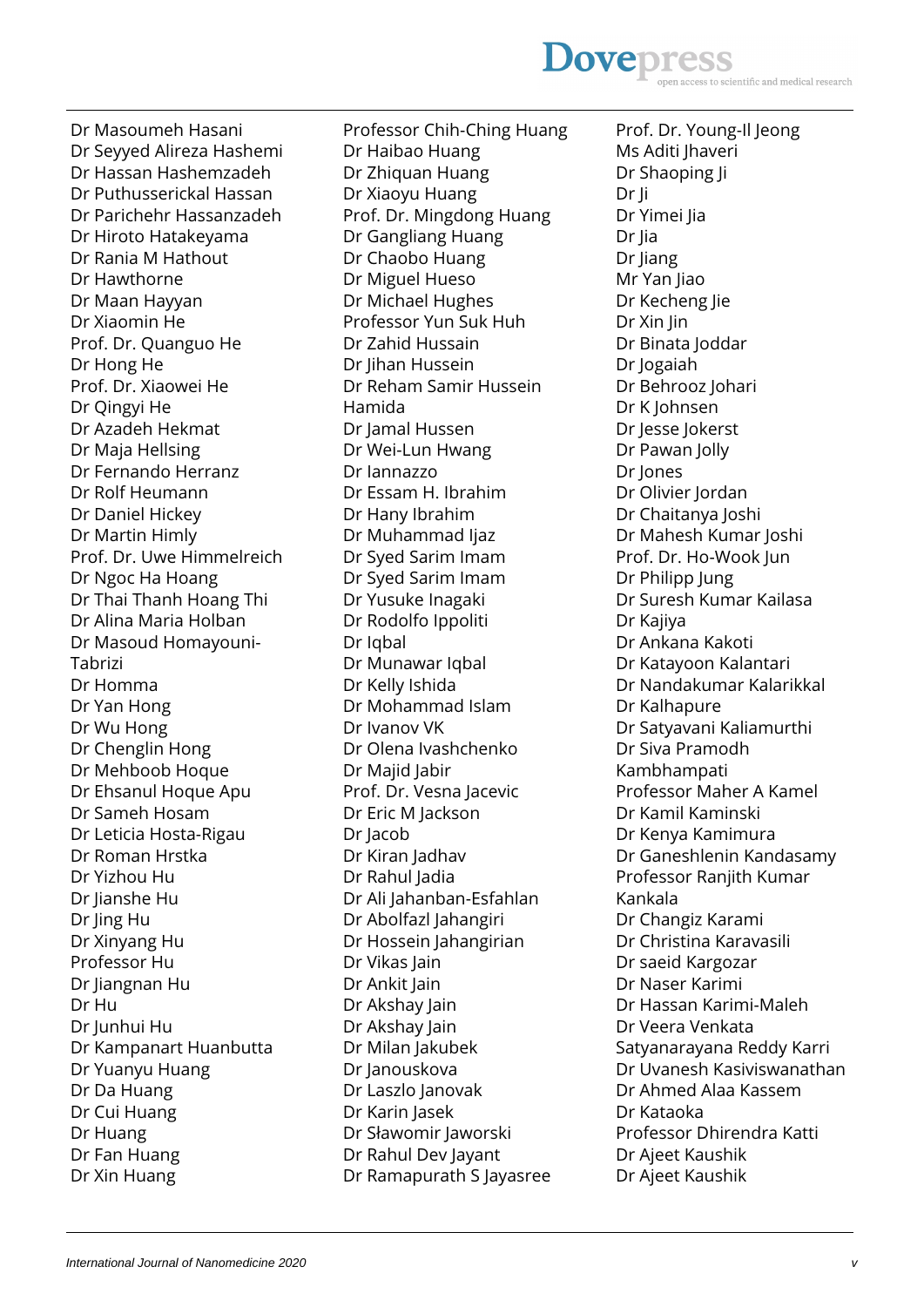#### **Dovepres** scientific and medical research

Dr Shivani B. Kaushik Prof. Dr. Shigeru Kawakami Dr Hideya Kawasaki Professor Mehmet Kaya Dr Fatemeh Kazemi Lomedasht Dr Manfred Koller Dr Lijing Ke Dr Rustem Kecili Dr Siddharth Kesharwani Dr Mona Khafaji Dr Ali Talha Khalil Dr Ghulam Khan Dr Ibrahim Khan Dr Muhammad Muzamil Khan Dr Mohammad R. Khan Dr Ikram Ullah Khan Professor Firdos Khan Professor Gul Majid Khan Dr Arif Khan Dr Gul Majid Khan Dr Mujeeb Khan Dr Abdul Khan Dr Rehan Khan Professor Azmat Ali Khan Dr Fazlurrahman Khan Dr Shahid Khan Dr Shahid Ullah Khan Dr Pegah Moradi Khaniabadi Dr Kharaziha Dr Vaibhav Khare Dr Alexander Kharlamov Dr Mehrdad Khatami Professor Khawaja Khawaja Husnain Haider Dr Apriliana Khayrani Dr Sachin Khiste Dr Farhad Khoeini Mr Sadegh Khorrami Dr Khorramizadeh Dr khatereh khorsandi Dr Mehdi Khoshneviszadeh Dr Tanja Khosrawipour Dr M Ibrahim Khot Dr Khuda-Bukhsh Professor Andrej Kielbassa Dr Ick-Soo Kim Prof. Dr. Moon Il Kim Dr Kwang Kim Prof. Dr. Yong-Il Kim

Dr Kim Dr Hyung-Sik Kim Prof. Dr. Jaeyun Kim Professor Dong Wuk Kim Dr Omer Kirmali Dr Shunbun Kita Dr Hiroshi Kiyono Professor Barbara Klajnert-Maculewicz Dr Ewelina Kluza Dr Young Tag Ko Dr Petra Kocbek Dr Marcelo J Kogan Dr Kanchan Kohli Dr Milan Kojic Dr Chandrakant Kokare Dr Nagavendra Kommineni Professor Paturu Kondaiah Dr Anand K. Kondapi Dr Konduru Dr Kong Dr Purushotham Reddy Koppula Dr Roya Koshani Dr Longfa Kou Dr Ismail Koyuncu Dr Ján Kozempel Dr Artem L Kozlovskiy Dr Jan Krajczewski Professor Veronika Kralj-Iglic Dr Pawan Krishan Dr Andreii S. Kritchenkov Dr Cherie Ann Kruger Dr Malgorzata Krzyzowska Dr Prakash Kshirsagar Dr Gamze Kuku Professor Ashish Kulkarni Dr Vipin Kumar Dr Raj Kumar Dr Satish Kumar Dr Vikas Kumar Dr Lalit Kumar Dr Pradeep Kumar Dr Tushar Kumeria Mr Selvaraj Kunjiappan Dr Kunwar Professor Tsung-Rong Kuo Prof. Dr. Wen-Shuo Kuo Dr Mallesh Kurakula Dr Kurasaki

Dr Preeti Kush Dr Jae-Sung Kwon Dr Maxime Lafond Dr Yuekun Lai Prof. Dr. Jui-Yang Lai Dr Tobias Lammel Dr Dimitrios A. Lamprou Dr Valentino Laquintana Dr Anna Laromaine Dr Marco Laurenti Dr Jia Law Dr Vesna Lazic Professor Huirong Le Prof. Dr. Roger Leblanc Dr Auelie Ledreux Prof. Dr. Jaehwi Lee Dr Jin Lee Dr Hong Boon Lee Professor Jae Young Lee Dr Young-Chu Lee Dr Sang Lee Professor Chia-Hung Lee Dr Pengfei Lei Dr Paulo Emílio Correa Leite Dr Yolandy Lemmer Dr Leo Dr David Leong Dr Sandro Lepidi Dr Gerardo Leyva-Gomez Dr Gerardo Leyva-Gomez Dr Sanming Li Dr Fanzhu Li Dr Jun Li Professor Bin Li Professor Xiao Li Dr Li Dr Dan Li Dr Jiusheng Li Dr Haiyin Li Prof. Dr. Yongyong Li Dr Junsong Li Prof. Dr. Guangdi Li Professor Xue-tao Li Dr Suming Li Dr Yinghua Li Dr Fei Li Dr Yi Li Dr Cao Li Dr Li Dr Xiaoran Li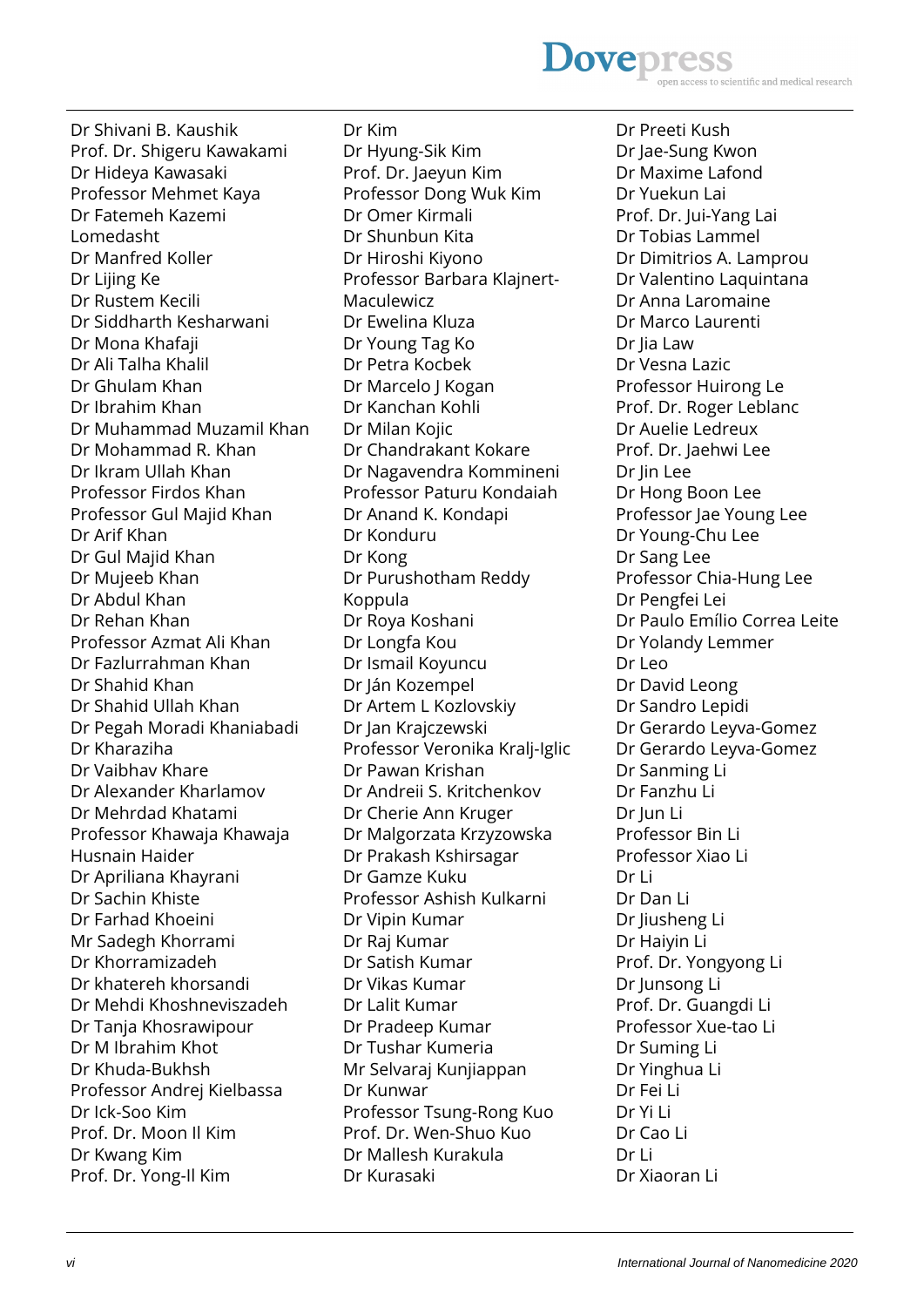#### **Dovepres** scientific and medical research

Dr Xiaoyu Li Dr Willis X Li Dr Miao Li Mr Xingyi Li Dr Aimin Li Prof. Dr. Shibao Li Dr Jiashen Li Dr Po Li Professor Zhengqiang Li Dr Chunxia Li Professor Rong Li Prof. Dr. zhaohui Li Dr Li Li Dr Li Dr Heran Li Prof. Dr. Jie Li Dr Xinlei Li Dr Shi-Ying Li Dr Li Dr Hua-Qiong Li Dr Li Dr Chao Li Dr Qizhou Lian Dr Kunneng Liang Dr Ping Liang Dr Hongshan Liang Dr Gaofeng Liang Dr Chengzhen Liang Dr Ruijing Liang Dr Jiangong Liang Prof. Dr. Yonghong Liao Dr Jinfeng Liao Dr Shujie Liao Dr Vuanghao Lim Dr Sofia Lima Dr Recep Liman Dr Liman Dr Lin Dr Ching-Hsuan Lin Dr Xiukun Lin Dr Yao-Xin Lin Prof. Dr. Changjian Lin Dr Jing Lin Dr Lin Prof. Dr. Quankui Lin Dr Mei Lin Dr Lin Dr Guimei Lin Dr Ling Dr Paulo Noronha LisboaFilho Dr Antonella Lisi Dr Chan-Min Liu Professor Xijian Liu Dr Liu Dr Guanshu Liu Dr Yuanyuan Liu Dr Tianqing Liu Dr Liu Dr Ying Liu Dr Yo Liu Dr Liu Dr Hongmei Liu Dr Jiyong Liu Dr Jingping Liu Dr Jianfeng Liu Dr Yanning Liu Professor Dongfei Liu Dr Fuguo Liu Prof. Dr. Jianping Liu Dr Jinghai Liu Dr Zhijia Liu Dr Junshan Liu Dr Rui-tian Liu Prof. Dr. Zhidong Liu Prof. Dr. Xing Liu Prof. Dr. Min Liu Dr Guei-Sheung Liu Dr Haoran Liu Dr Jinsong Liu Professor Nguyen Hoang Loc Professor Manu Lopus Dr Joana A Loureiro Dr Baboucarr Lowe Dr Bing-Qiang Lu Professor Wan-Liang Lu Dr You-Guang Lu Dr Yu-peng Lu Professor WeiYue Lu Dr Yizhong Lu Dr Angela Luca Dr Pauline Po Lui Dr Oleg Lunov Dr Luo Dr Cong Luo Dr Lei Luo Dr Luo Prof. Dr. Liangping Luo Dr Robert Luxenhofer Professor Dong Ma

Dr Mostafa Mabrouk Dr Matthew R. MacEwan Dr Vijay Sagar Madamsetty Dr Swetha Maddili Dr Sireesh Maddinedi Dr Thiagarajan Madheswaran Dr AsadUllah Madni Prof. Dr. Karsten Maeder Dr Han-Joo Maeng Professor Kakashaheb Mahadik Dr Neha Maharao Dr Saffanah Mahmood Dr Nouf Mahmoud Dr Junhua Mai Dr Dipak Maity Dr Michal Majewski Dr Poulami Majumder Dr Darko Makovec Dr Pooyan Makvandi Dr Pooyan Makvandi Dr Rajendran Mala Dr Balasubramanian Malaikozhundan Dr Reza Maleki Prof. Dr. Ali Maleki Dr Solmaz Maleki Dizaj Dr Bansi Malhotra Dr Anshu Malik Dr Dagmara Malina Dr Maliszewska Dr Surya Mallapragada Dr Srivalleesha Mallidi Dr Panagiotis Mallis Dr Manca Dr Elena Mancuso Dr Amit Mandal Dr Jyothsna Manikkath Dr Geetha Manivasagam Dr Manjili Dr Prasenjit Manna Dr Partha Pratim Manna Dr Anju Manuja Dr Manzo-Merino Professor Zhengwei Mao Dr Raul Maranhao Dr Juan C Mareque-Rivas Dr Julieta Marino Dr Zoran M. Markovic Dr Martin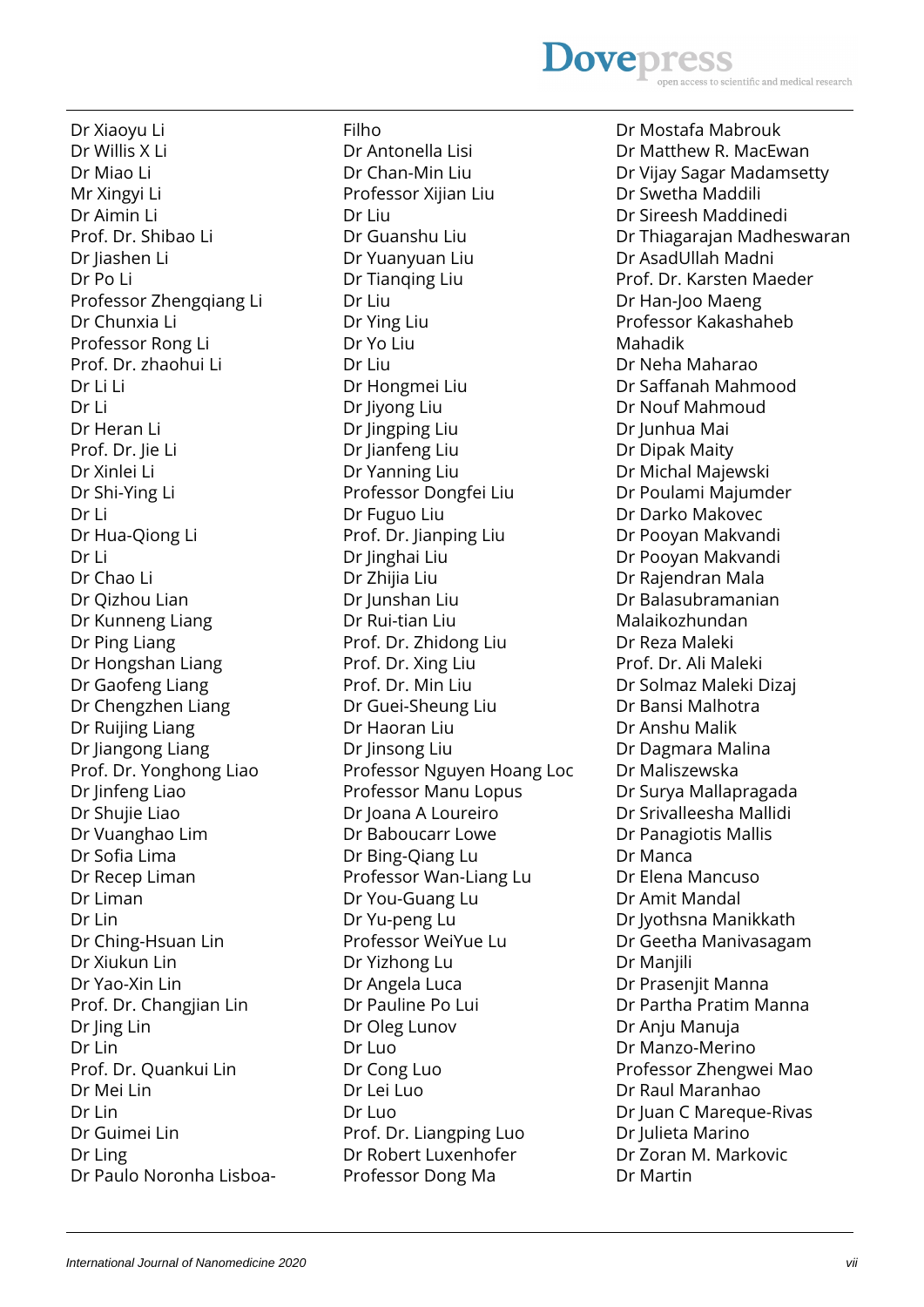### **Dovepress** scientific and medical research

Dr Francisco Martin-Saavedra Dr Gabriel-Alejandro Martinez-Castanon Dr Magaly Martinez-Ferrer Dr Fidel Martinez-Gutierrez Prof. Dr. Ana Carolina Martinez-Torres Dr Alessandro F. Martins Dr Mas Jaffri Masarudin Dr Ronald Mascarenhas Dr Mansour Mashreghi Dr Mozafari Masoud Prof. Dr. S. Farhad Masoudi Dr Simone Mastrogiacomo Dr Thangavel Mathimani Dr Anupam Mathur Professor Yoko Matsumoto Dr Naomi Matsuura Dr Frank Mayta-Tovalino Dr Ebrahim Mazloomi Dr Serena Mazzucchelli Dr Shadab Dr Ben Mead Dr Reinhold Medina Prof. Dr. Jitlada Meephansan Professor Mohammed M Mehanna Dr Mohammed Mehanna Dr Tahir Mehmood Professor Lin Mei Dr Christoph Meinert Dr Ana Melero Dr Silvia Melgar Dr Memisoglu-Bilensoy Prof. Dr. Ke Men Dr Farid Menaa Dr Meng Dr Lingjie Meng Dr Wilson Meng Dr Rubem F S Menna-Barreto Dr Meike Mevissen Dr Meyers Dr Gujie Mi Dr Mi Dr Miele Dr Andrzej Miklaszewski Dr Serena Milano Dr Aaron W. Miller Professor Donald Miller Prof. Dr. Li Min

Dr Xin Ming Dr Amir Mirzaie Dr Brahmeshwar Mishra Dr Awanish Mishra Dr Dinesh Mishra Dr Mishra Dr Jibanananda Mishra Dr Aradhana Mishra Dr Misra Dr Sandeep Mittal Dr Malgorzata Mizielinska Dr Mo Dr Ahmad Mobed Dr Mauro Moglianetti Dr Zohreh Mohammadi Prof. Dr. Soliman Mohammadi-Samani Dr Afrah E. Mohammed Dr Afrah E. Mohammed Dr Yugal Kishore Mohanta Dr Chandana Mohanty Dr Mohapatra Dr Sujan Mondal Dr Goutam Mondal Dr lin Montclare Dr Donald C. Moore Dr Moosavi Dr Morales Dr Andre F Moreira Dr Moreira Dr Judit Morla-Folch Dr Sobhan Mortazavi-Derazkola Dr Kareem A Mosa Dr Jiří Mosinger Dr Elnaz Moslehifard Dr Jesus Mosquera Dr Antonella Motta Dr Fatemeh Mottaghitalab Professor Yongbin Mou Dr Seyyed Mousavi Dr Seyyedeh Elaheh Mousavi Dr Radoslaw Mrowczynski Dr Sudip Mukherjee Dr Vladimir Mulens-Arias Dr Sumit Murab Dr Murgia Dr Dino Musmarra Prof. Dr. Mehmet Mutlu Dr Pelin Mutlu

Dr Akhtar Nadhman Dr Md Nafiujjaman Dr Okhil K Nag Dr Noriaki Nagai Dr Mangal Nagarsenker Dr Seyed Naghib Dr Ali Naghizadeh Dr Gerson Nakazato Dr Meera Nanjundan Dr James G Naples Dr Imrana Naseem Dr Ali Nasr Dr Amparo Navarro Dr Poonam Negi Dr Yuvraj Negi Dr Giribabu Nelli Dr Nader Nezafati Dr Alireza Nezamzadeh-Ejhieh Professor Thi Hiep Nguyen Dr Chien Ngoc Nguyen Dr Nguyen Dr Hanh Thuy Nguyen Dr Kytai Nguyen Dr Chien Ngoc Nguyen Dr Hanh Thuy Nguyen Dr Siyu Ni Dr Peihong Ni Dr Nicoli Dr Lei Nie Dr Niidome Dr Amin Reza Nikpoor Dr Nimesh Dr Nimesh Dr Neethu Ninan Dr Paramasivam Nithyanand Dr Lina Niu Prof. Dr. Marines Nobre dos Santos Dr Eugenia Nogueira Dr Hiroyuki Nojima Dr K Nozaki Dr Lutz Nuhn Dr Florin Oancea Dr Mohammad Obeid Dr Blanca Ocampo-Garcia Dr Milos Ognjanovic Professor Kyung Taek Oh Dr Ohtsuki Dr Oluwafemi Ojo Professor Yoshiharu Okamoto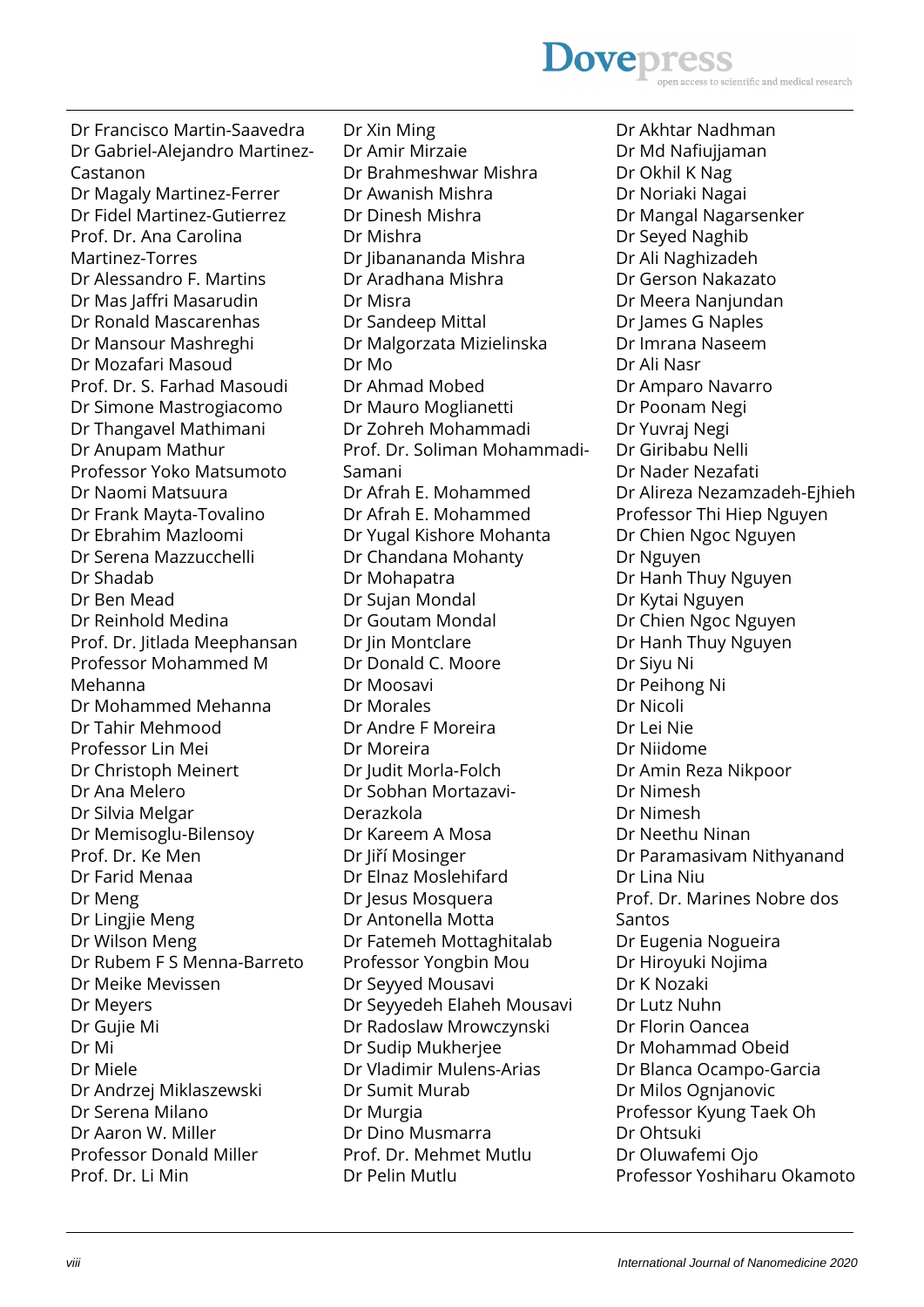**Dovepres** to scientific and medical research

Dr Joaquim M Oliveira Dr Calvin A Omolo Dr Ong Dr Ali Oroojan Dr Jahir Orozco Dr Giovanna Orsini Dr Arturo Ortega Dr Osathanon Professor Stéphane Oudard Dr Ouyang Mr Muhammad Ovais Dr Sadin Ozdemir Dr G Ozorowski Dr Paez Dr Paira Dr Krishnendu Pal Dr Kunal Pal Dr Kaushik Pal Dr Pallecchi Dr Annapurna Pamreddy Dr Jie Pan Dr Hua Pan Dr Tomasz Panczyk Mr Narendra Pandey Dr Laura Pandolfi Dr Panzavolta Dr Poonam Parashar Dr Harendra Parekh Dr Juan L Paris Professor Jin Woo Park Prof. Dr. Yong Serk Park Professor In-Kyu Park Dr Yong Il Park Dr Jin Park Dr Chulhun Park Dr Jung Park Prof. Dr. Parlinska Dr Tatiana N. Pashirova Dr Daniele Passarella Dr Kapil Patel Dr Mayur M. Patel Dr Patel Dr Kapil D. Patel Dr Pathak Dr Sharvil Patil Dr Patil Dr Jayanta Kumar Patra Dr Vandana Patravale Dr Prasopchai Patrojanasophon

Prof. Dr. Ramasamy Paulmurugan Dr Chiara Paviolo Dr Kiran Pawar Dr Hamidreza Pazoki-Toroudi Dr Jose Perez-Donoso Dr Xibo Pei Dr Maria Angeles Peinado Prof. Dr. Huaping Peng Dr Liusheng Peng Dr Jinrong Peng Dr Shu-Fen Peng Dr Na Peng Dr J Manuel Perez Dr Diego Romano Perinelli Dr Stefano Persano Dr Carlotta Perucca Orfei Dr Silvia Pescina Dr Vilma Petrikaite Dr Dylan Peukert Dr Marco Peviani Dr Mohamad Pezeshkimodaress Dr Dung Thuy Nguyen Pham Dr Yashdeep Phanse Prof. Dr. Maria Pierre Prof. Dr. Pietro Pietro Gentile Dr Ewelina Piktel Dr Chalermchai Pilapong Dr Elisabeth Pinart Dr Iulia Andreea Pinzaru Dr Piotr Piszczek Dr Maciej Podgorski Dr Klaas Poelstra Dr Alessandro Poggi Professor Adriana Pohlmann Dr Kamil Pohlodek Dr Paweł Pomastowski Dr Amirali Popat Dr Milad Pourbaghi Masouleh Dr Madhulika Pradhan Dr Krishna Pramanik Professor Maria Prat Dr Yuriy Prylutskyy Dr Agata Przekora Dr Stelios Psarras Dr Pu Dr Jordi Puiggali Dr Salvatore Pullano Dr Nicholas Pullen

Dr Yingying Qi Dr Jianping Qi Dr Rong Qi Professor Zhiyong Qian Dr Ruirui Qiao Dr Haishi Qiao Dr Yuqin Qiao Dr Linghao Qin Mr Tao Qin Dr Fenju Qin Prof. Dr. Feng Qiu Professor Jing Qiu Prof. Dr. Lipeng Qiu Dr Vincenzo Quagliariello Dr Alessandra Quarta Dr Tran Quyen Mr Navid Rabiee Dr Ali Shokuhi Rad Dr Rasha R Radwan Dr Somayeh Rahaiee Professor Fatemeh Rahbarizadeh Dr Kalilur Rahiman Dr Heshu Rahman Professor Kamil Rahme Dr Hamid Reza Rajabi Dr Rukkumani Rajagopalan Dr Subramaniyam Rajalakshmi Dr Paulraj Rajamani Dr Mariappan Rajan Dr Mariappan Rajan Dr Peramaiyan Rajendran Dr Jegathalaprathaban Rajesh Dr Muhammad Shahid Riaz Rajoka Dr Jyutika Rajwade Dr Arunkumar Ramachandran Dr Maria Ramalho Dr Thiruganesh Ramasamy Dr Gonzalo Ramirez-Garcia Dr Jaime Ramirez-Vick Dr Teresa L Ramos Dr Pedro Ramos-Cabrer Dr Pablo Ramos-Garcia Dr Zebunnissa Ramtoola Dr Rana Dr Fiorenza Rancan Dr Mehdi Ranjbar Dr Tejeshwar Rao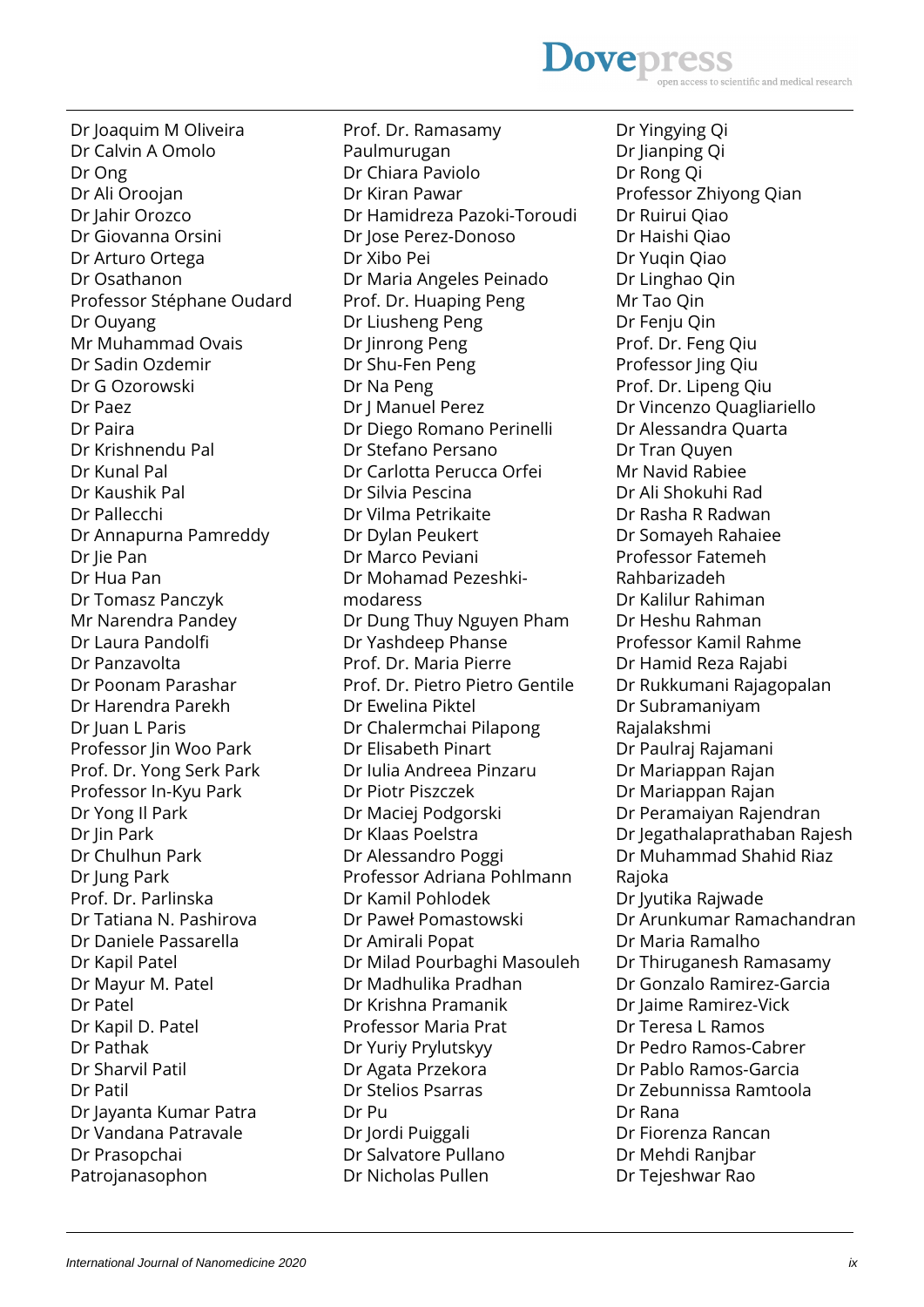# **Dovepress**

Dr Behnam Rasti Dr Akhtar Rasul Dr Maria Grazia Raucci Dr Yash Raval Dr Lipika Ray Dr Olof Radmark Dr Kakarla Reddy Dr Reddy Dr Suriya Rehman Dr Na Ren Dr Biao Ren Dr Aravind Kumar Rengan Dr Aravind Kumar Rengan Dr Gourapura Renukaradhya Dr C Requejo Dr Felisa Reyes-Ortega Dr Mohsen Rezaei Dr Samar Rezq Dr Jin Kyung Rho Professor Martha Ribeiro Dr Eduardo Ricci-Junior Dr Cyrille Richard Professor Rosaria Rinaldi Dr Flavio Rizzolio Dr F Rizzolio Dr Roberts Dr Celia F. Rodrigues Dr Mauricio Rodriguezdorantes Dr Nicola Rogers Dr Jin Rongrong Professor Vinicius Rosa Prof. Dr. Jessica Rosenholm Dr Maryam Roudbary Dr Indrajit Roy Dr Aniruddha Roy Dr Sylwia Rozalska Dr Facundo Ruiz Dr Ane Ruiz-de-Angulo Dr Maria Rusciano Dr Hima Bindu Ruttala Professor Elena Ryabchikova Dr Jakub Rybka Dr Ryo Dr Daiana S. de Avila Dr Sa Dr Islam Saadeldin Dr David Sabatino Dr Moslem Sadeghi-Goughari Dr R Sadikot

Dr Muhammad Saeed Dr Soumen Saha Dr Nanda Sahoo Dr Tamer M. Sakr Dr Parveen Salahuddin Dr Hanan Saleh Prof. Dr. Ali Salehzadeh Dr Hadi Samadian Professor Marei Sammar Dr Antony Samrot Dr David Sanchez-Garcia Dr Devanesan Sandhanasamy Mr Premjeet Singh Sandhu Dr Tiakumzuk Sangtam Dr Sankar Dr Sano Dr Kanokwan Sansanaphongpricha Dr Jonathan D Santoro Dr Jonnatan Santos Dr Saddam Saqib Dr Quaiser Saquib Dr Kandasamy Saravanakumar Dr Muthupandian Saravanan Dr Codruta Sarosi Dr Rossella Sartorius Dr K Jagannadha Sastry Dr Mike Sathekge Dr Naghmeh Sattarahmady Dr Nikola Saulacic Dr Snezana Savic Professor Phei Er Saw Dr Rafal Sawicki Dr Sayed Dr Ossama M Sayed Dr Christie M Sayes Dr David Sánchez-Garcia Miss Elena Sanchez-Lopez Dr Angela Scala Dr Tais Scaramucci Dr Domenica Scarano Dr Maria Principia Scavo Dr Jonathan Schatz Dr Bert Schepens Dr Nils Schmidt Dr Stefan W Schneider Dr Yves Schneider Dr Andreina Schoeberlein Dr Florian Schulz

Professor Andrea Scribante Dr Marcela Segundo Dr Selvamurugan Dr Fatih Sen Dr Kamalika Sen Dr Young Seo Dr Young-Soo Seo Dr Maciej Serda Dr Naroa Serna Prof. Dr. Dolores serrano Dr Ángel Serrano-Aroca Dr Gautam Sethi Dr Ahmad Shaabani Dr Mohamed Shaalan Dr Mehdi Shafieeardestani Dr Shafiei Dr Furqan Shah Dr Gul Shahnaz Dr Mohsen Shahrousvand Dr Asif Shajahan Dr Mohamed Shaker Dr Ali Shakeri-Zadeh Dr Mohammad Shakir Dr Wenting Shang Dr Rajeshkumar Shanmugam Dr Dan Shao Dr Qin Shao Dr Fereshteh Sharifi Professor Javad Sharifi-Rad Dr Mayank Sharma Dr Ashutosh Sharma Dr Amin Shavandi Dr Sherif M. Shawky Dr Jianliang Shen Dr Yan Shen Dr Xinkun Shen Dr Iman O. Sherif Mr Advait Shetty Professor Ming-Thau Sheu Dr Maxim Shevtsov Dr Shuai Shi Dr Haibin Shi Dr liniin Shi Dr Shi Dr Wen Shi Dr Muhammad Shiddiky Dr G Shiha Dr Jae Wan Shim Prof. Dr. Jin Hyung Shim Dr Gayong Shim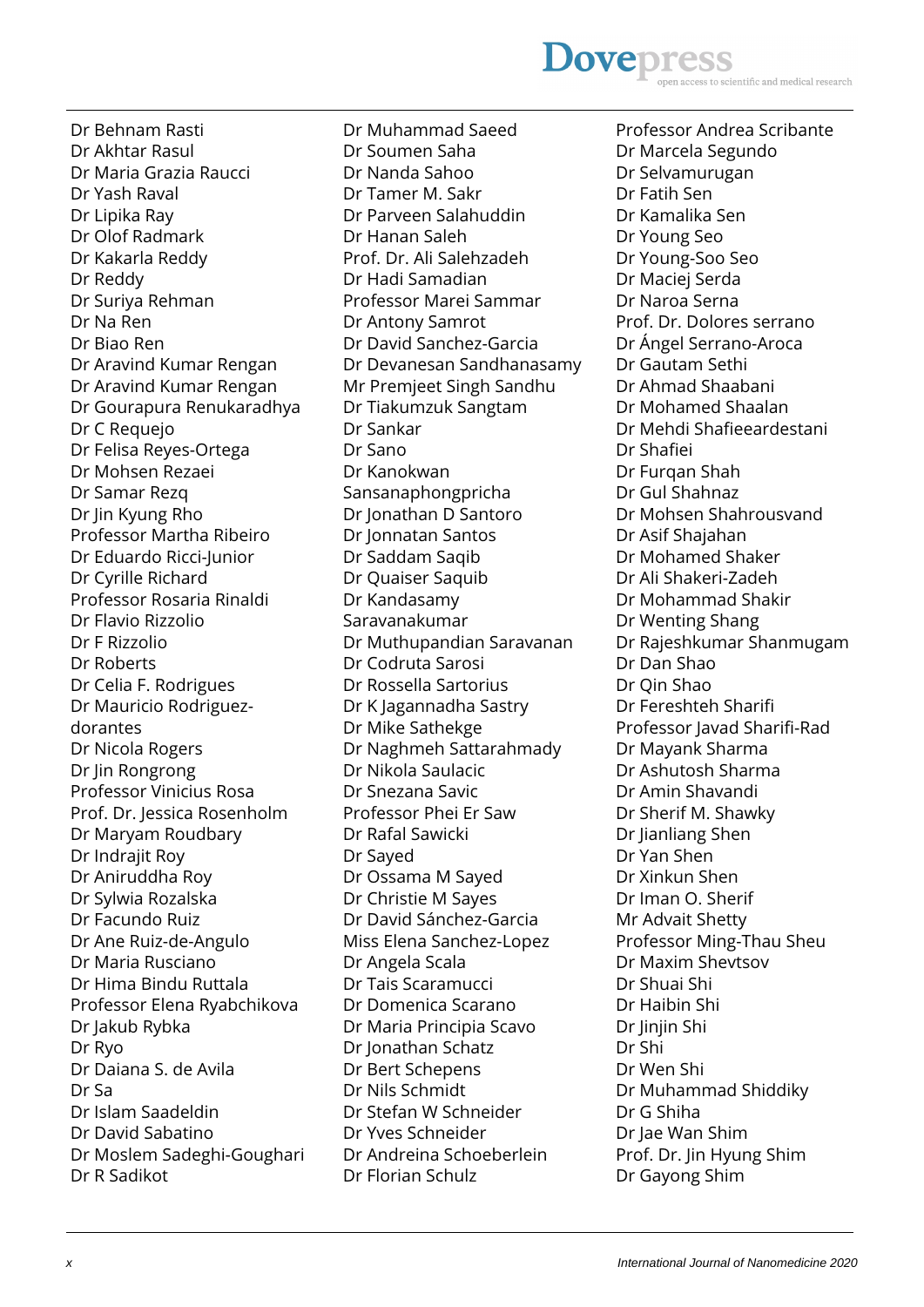**Dovepres** ientific and medical research

Prof. Dr. Meong Cheol Shin Dr Dae Shin Dr T Shinoka Dr Sajjad Shirazi Dr Shoji Dr Pau Show Dr Binita Shrestha Professor Cijun Shuai Dr Rahul Shukla Dr Sara Sibilla Dr Muhammad Hussnain Siddique Dr Aleksander Sikorski Dr Diana Silva Professor Marcelle Silva-Abreu Dr Andreza Simioni Dr Simpson Dr Simpson Dr Inderbir Singh Dr Sachin Singh Dr Priyanka Singh Dr Ajay Vikram Singh Dr Santosh Singh Dr Sachin Kumar Singh Dr Surinder Singh Professor Moganavelli Singh Dr Rajni Singh Dr Harpal Singh Dr Bijay Singh Dr Gautam Singhvi Dr Rachael Sirianni Dr Jeyachandran Sivakamavalli Dr Sathish Sivaprakasam Dr Sylvie Skalickova Dr Yury Skorik Dr Smani Dr Henry M Smilowitz Prof. Dr. Eduardo Sobarzo-Sanchez Dr Zahra Sobhani Dr Muhammad Farhan Sohail Dr Zahra-Soheila Soheili Dr Codruta Soica Dr Ali Soleimanzadeh Dr Meysam Soleymani Dr Masaharu Somiya Dr Xinyue Song Dr Wen Song

Dr Guosheng Song Dr Jun Song Dr H Song Dr Jorid Sorli Dr Tamas Sovany Drs Jolanda Spadavecchia Dr Katerina Spyridopoulou Dr Farid Sroor Dr B Stamova Dr Phoebe Stapleton Dr Maciej Stawny Mr Karol Steckiewicz Dr Raluca-Ioana Stefan-van Staden Dr Rachele Stefania Dr Jill M Steinbach-Rankins Dr Barbara Stella Dr Holger Stephan Dr Keith J. Stine Dr Wen-Ta Su Dr Dinesh Subedi Dr Prasad Subramaniam Dr Kran Suknuntha Prof. Dr. Ghassan Sulaiman Dr Ghassan Sulaiman Dr Sun Dr Hongchen Sun Prof. Dr. Sun Dr Fei Sun Dr Chunmeng Sun Professor Hongwu Sun Dr Ying Sun Dr Jiacheng Sun Dr Yingbiao Sun Dr Tao Sun Prof. Dr. Leming Sun Prof. Dr. Bingbing Sun Dr Tao Sun Dr Sun Dr Bingjun Sun Dr Raji Sundararajan Dr Ashok K Sundramoorthy Dr Gurunath Surampalli Dr Roman Surmenev Dr Roman Surmenev Dr Moushumi Suryavanshi Professor Toyofumi Suzuki Dr Janos Szebeni Dr Yasuhiko Tabata Dr Farhad Tabatabaian

Dr Tanveer Tabish Dr Tanveer A. Tabish Dr Pablo Taboada Prof. Dr. Mina I Tadros Dr Marco Tagliamento Dr Taher Dr Kamran Tahir Dr George Z Tan Dr Corneliu Tanase Prof. Dr. Hua Tang Dr Qun Tang Prof. Dr. Jingling Tang Professor Chun-bo Tang Dr Hua Tang Dr Kim San Tang Dr Bin Tang Dr Siah Ying Tang Dr Jihui Tang Dr Xin Tang Dr Tang Dr Yuxia Tang Dr Eric Tanifum Dr Wei Tao Dr Tapeinos Dr Karthik Tappa Dr Francesca Taraballi Prof. Dr. Ljubica Tasic Dr Tobias Taubock Dr Nicolas Taulier Dr Hesham M. Tawfeek Professor Chatchai Tayapiwatana Dr Somayeh Taymouri Prof. Dr. Alexandru-Flaviu Tabaran Dr Mahmoud Hassan Teaima Dr ten Freyhaus Dr Yong Teng Dr Sin-Yeang Teow Dr Andre Tessaro Dr Vijay Thakur Dr Rengarajan Thamaraiselvan Mr Raj Kumar Thapa Dr Arun Thirumurugan Dr Varadharajan Thiyagarajan Professor Sabu Thomas Professor Peter Thomsen Dr liangwei Tian Dr Peter Timashev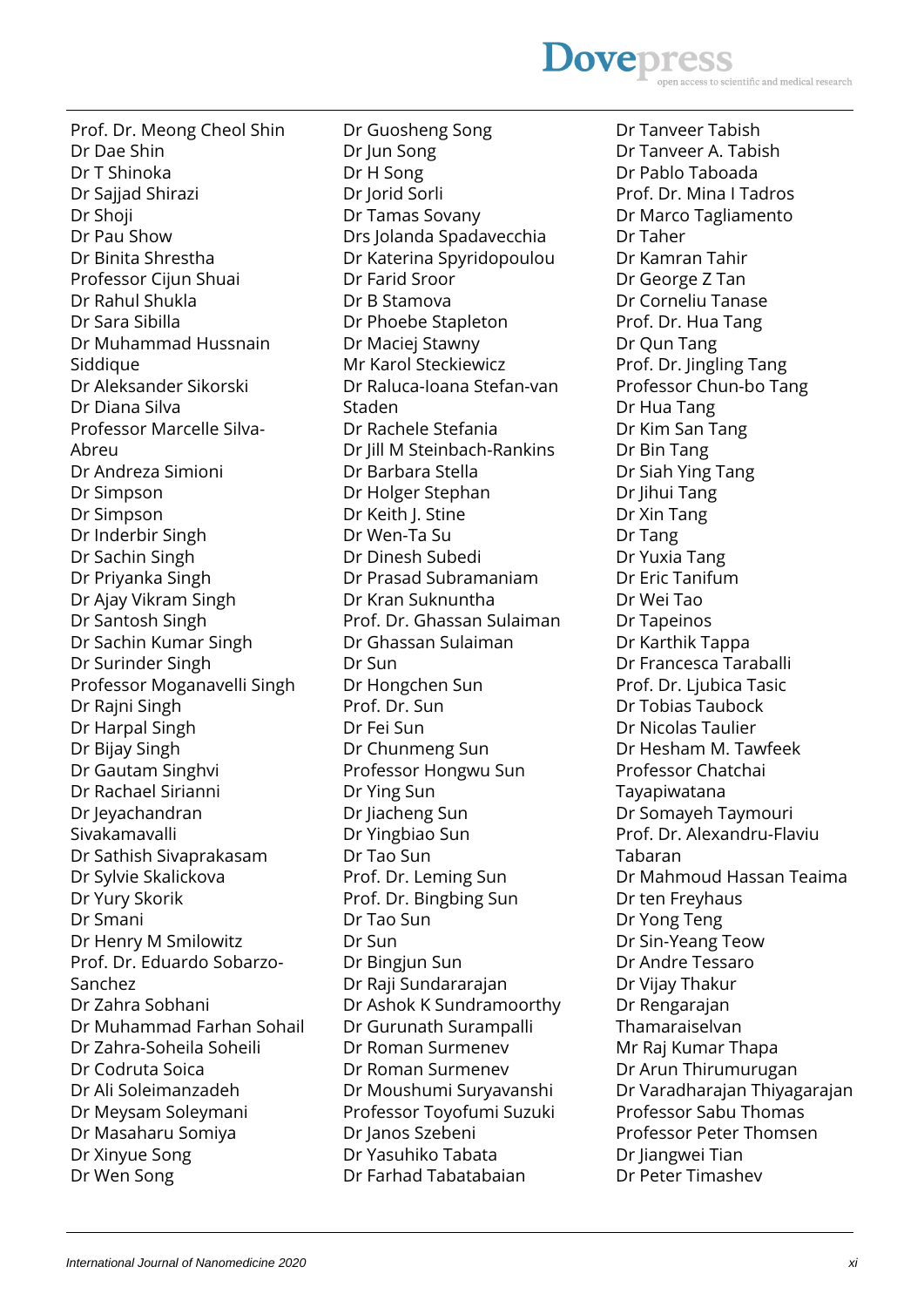Dr Gyula Tircso Dr Waree Tiyaboonchai Dr Gerard Tobias Dr Tomanek Dr Boguslaw Tomanek Dr Antonio Topete Professor Enza Torino Dr Vladimir Trajkovic Dr Lang Tran Dr Nhiem Tran Dr Benedicte Trouiller Dr Oriana Trubiani Professor Kunihiro Tsuchida Dr Atsunori Tsuchiya Dr Hideto Tsuji Dr Tu Dr Jiancheng Tu Prof. Dr. Ismail Tuncer Degim Dr Eleonora Turrini Dr Fakhar Ud-din Professor Gozde Unsoy Dr Łukasz Uram Dr Lorena Urbanelli Dr Neslihan Ustundag-Okur Dr Saji Uthaman Dr Aurore B. Van De Walle Dr VanEpps Dr Zeljka Vanic Dr Raviraj Vankayala Dr Lorenzo Vannozzi Dr Gamze Varan Dr Kokkarachedu Varaprasad Dr Greta Varchi Professor Jaleh Varshosaz Dr Baskaralingam Vaseeharan Dr Dragana Vasiljevic Dr Sreekanth Vedagopuram Dr Marco A. Velasco-Velazquez Dr Silvia Vendetti Dr Iole Venditti Dr Ganesh Venkatachalam Dr Devanand Venkatasubbu Dr Venkata Vamsi Krishna Venuganti Dr Jayarama R Venugopal Dr Liliana Verestiuc Dr Madan L. Verma

Dr Angelica T Vieira Dr Sekar Vijayakumar Dr Mayakrishnan Vijayakumar Dr Nuria Vilaboa Dr Giorgio Vilardi Dr Hemant Vishwasrao Dr Juan L Vivero-Escoto Dr von Eyben Dr Nihal Vrana Dr Hieu Vu-Quang Dr Wada-Hiraike Dr Saima Wajid Dr Verena Wally Dr Wang Dr Ming-Fu Wang Dr Yancai Wang Dr Kun Wang Dr Wang Professor Yan Wang Dr Wang Dr Xiaoying Wang Professor Shu-Min Wang Dr Jiao Wang Dr Z Wang Dr Wang Professor Yung-Ming Wang Mrs Lu-Lu Wang Dr Jie Wang Dr Wang Dr Yangyun Wang Dr Wei Wang Professor Deyun Wang Dr Lei Wang Dr Yunbing Wang Dr Myeong-Hyeon Wang Dr Kaifeng Wang Dr Meng Wang Dr Chao Wang Dr Q Wang Dr Ruibing Wang Professor Qiang-Song Wang Dr Shouju Wang Dr Yazhou Wang Dr Wang Dr Huaiyu Wang Dr Dengbin Wang Dr Jianlong Wang Dr Cuifeng Wang Dr Han Wang Dr Liping Wang

Dr Shige Wang Professor Hangxiang Wang Dr Jiayi Wang Dr Hongjun Wang Dr Chen Wang Dr He Wang Dr Juan Wang Dr Zhuang Wang Dr Xiansong Wang Dr Mohammad Waseem Dr Weber Dr Hua Wei Dr Wei Dr Wolfgang Weigand Dr Weiss Professor Gregory Weiss Dr Dominic Wells Dr Wen Dr Jingyuan Wen Dr Yangping Wen Dr Wen Dr Shaohuang Weng Dr Ching Weng Dr Wesson Dr Wilson Dr Steve Wilton Dr Dominik Witzigmann Mrs Urszula Wnorowska Professor Stanislaw Wolowiec Dr Jacek Wojnarowicz Dr Per Wollmer Dr Jirasak Wong-ekkabut Dr Amaraporn Wongrakpanich Dr Pamela Woodard Prof. Dr. Zhenghong Wu Dr Victoria M Wu Dr Shu-Pao Wu Dr Wei Wu Dr Wu Prof. Dr. Hong Wu Professor Xu Wu Dr Zhongming Wu Dr Lixin Wu Professor Xu Wu Ms Lanxiang Wu Dr Zhongshi Wu Dr Zhijie Wu Dr Wu Dr Tianshu Wu

Dr Suresh Verma Dr Bernard Verrier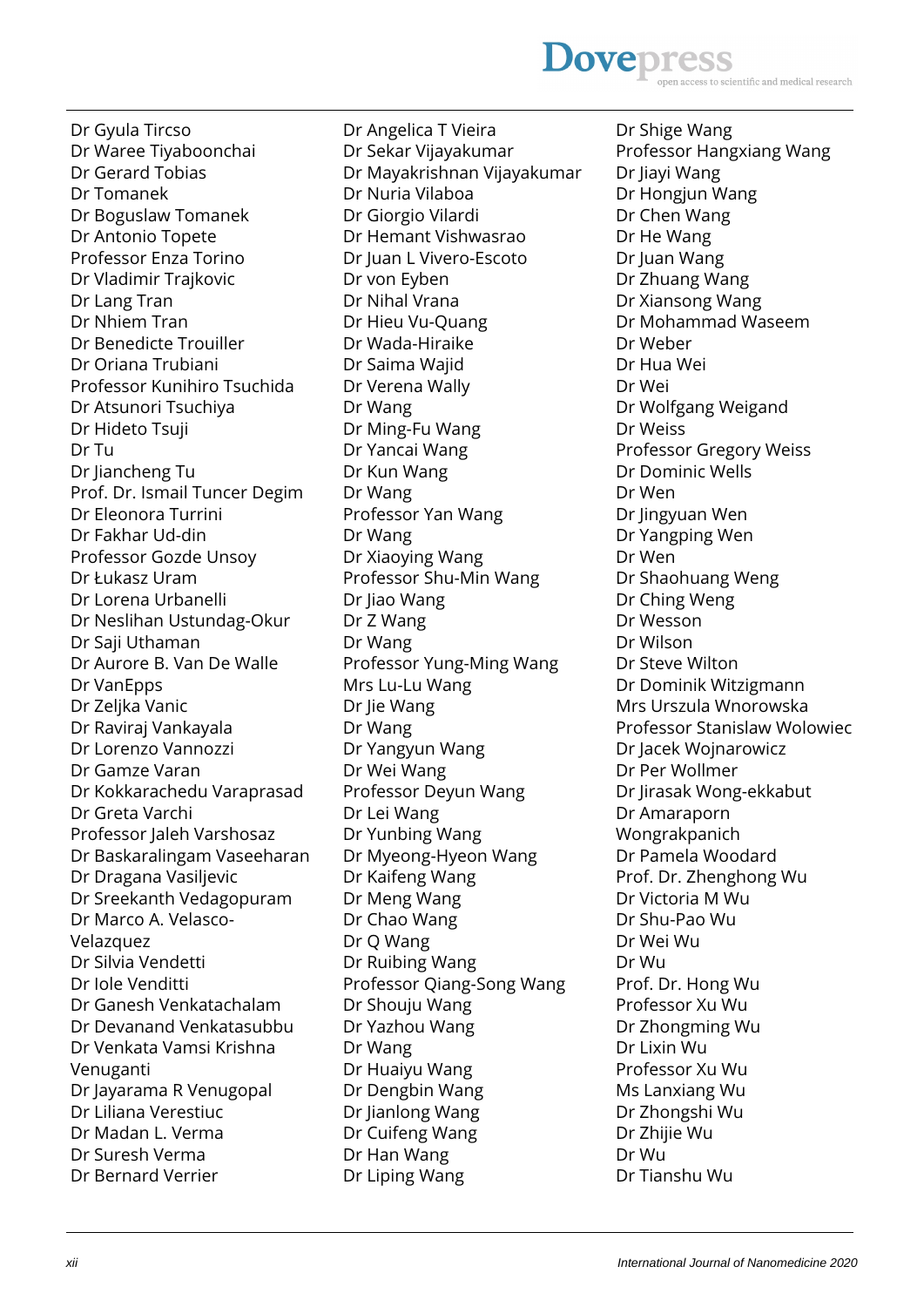#### Dr Wu Dr Xianggen Wu Dr Yu Xia Mr Shiyu Xia Dr Da-Xiong Xiang Dr Guangya Xiang Dr Guangya Xiang Dr Jun Xiao Dr Kai Xiao Dr Haihua Xiao Dr Jingjing Xie Dr Jun Xie Dr Meng Xie Dr Zhongyu Xie Dr Haifeng Xie Dr Xie Dr Rong Xie Dr Hongliang Xin Dr Gengmei Xing Dr Xing Prof. Dr. Wei Xiong Prof. Dr. Nanxiang Xiong Ms Fei Xiong Dr Na Xu Dr Zhiwei Xu Professor Zhiping Xu Professor Wenhua Xu Professor Haiyan Xu Prof. Dr. Peng Xu Dr Hengyi Xu Dr Wenming Xu Dr Ruodan Xu Dr Huae Xu Prof. Dr. Shuping Xu Dr Xu Dr Pengcheng Xu Dr Hui Xu Prof. Dr. Feng Xu Dr Cong Xu Professor Yuying Xue Dr Fangqin Xue Dr Behrooz Yahyaei Dr Murali M Yallapu Dr Sueli Yamada-Ogatta Dr Vicky Yamamoto Dr Lifeng Yan Dr Yan

Dr Chuanbin Wu

Dr Jiang Yang Dr Yang Dr Shun Yang Professor Wenzhi Yang Professor Zhu Yang Dr Xiao Yang Prof. Dr. Gensheng Yang Dr Yanqi Yang Dr Juan Yang Dr Chunhua Yang Dr Wei Yang Dr Yang Dr Yang Professor Wuli Yang Dr Yang Prof. Dr. Jianhong Yang Dr Weizhong Yang Dr Yang Professor Hung-Wei Yang Dr Guodong Yang Dr Qing Yao Dr Yao Dr Cuiping Yao Dr Atif Yaqub Dr Mohd Yasir Dr Yavin Dr Fatemh Yazdian Dr Rezvan Yazdian-Robati Dr Yeh Dr In Yeo Dr Adem Yildirim Dr Erkan Yilmaz Dr Habibe Yilmaz Dr Tingjie Yin Professor Jian Yin Dr Kar Wey Yong Mr Chean Yeah Yong Dr Yoshihara Dr Yang YOU Dr Chaoqun You Dr Gholamhossein Yousefi Dr Saeed Yousefinejad Dr Yu Dr Qingsong Yu Dr Xinfeng Yu Professor ShuQin Yu Dr Haiyang Yu Dr Yu Professor Lijun Yuan Dr Yuan

### **Dovepres** ntific and medical research

Prof. Dr. Yu-Guo Yuan Dr Miaomiao Yuan Dr Yuan Yuan Dr Bing Yue Dr Kyu-Sik Yun Dr Hyung-Mun Yun Dr Ana Paula Zaderenko Dr Ameeduzzafar Zafar Dr Payam Zahedi Dr Muhammad Zahoor Dr Lucia Zakharova Dr Mohammad Zaki Ahmad Dr Mohammad Mahdi Zangeneh Dr Caroline Zanotto Prof. Dr. Ali Zarrabi Dr Alam Zeb Dr Ivan Zelepukin Prof. Dr. Romana Zelko Dr Xianghui Zeng Professor Xiaowei Zeng Dr Alejandro Zentella-Dehesa Dr Z Zha Dr Yujia Zhai Dr Linsheng Zhan Dr Dingkun Zhang Dr Zhang Dr Ruiping Zhang Dr Yu Zhang Prof. Dr. Ying Zhang Dr Liangke Zhang Dr Gen Zhang Professor Tong Zhang Dr Yuanxin Zhang Dr Can Yang Zhang Dr Sihe Zhang Dr Ling Zhang Dr Mingyang Zhang Dr Zhenkun Zhang Dr Liangke Zhang Professor Feimin Zhang Dr Chuangnian Zhang Dr Zhang Dr Zhang Dr Wei Zhang Professor Weifen Zhang Prof. Dr. Jinchao Zhang Professor Rong Zhang Professor Jun Zhang Dr Linglin Zhang

Dr Zhiping Yan

Dr Yang